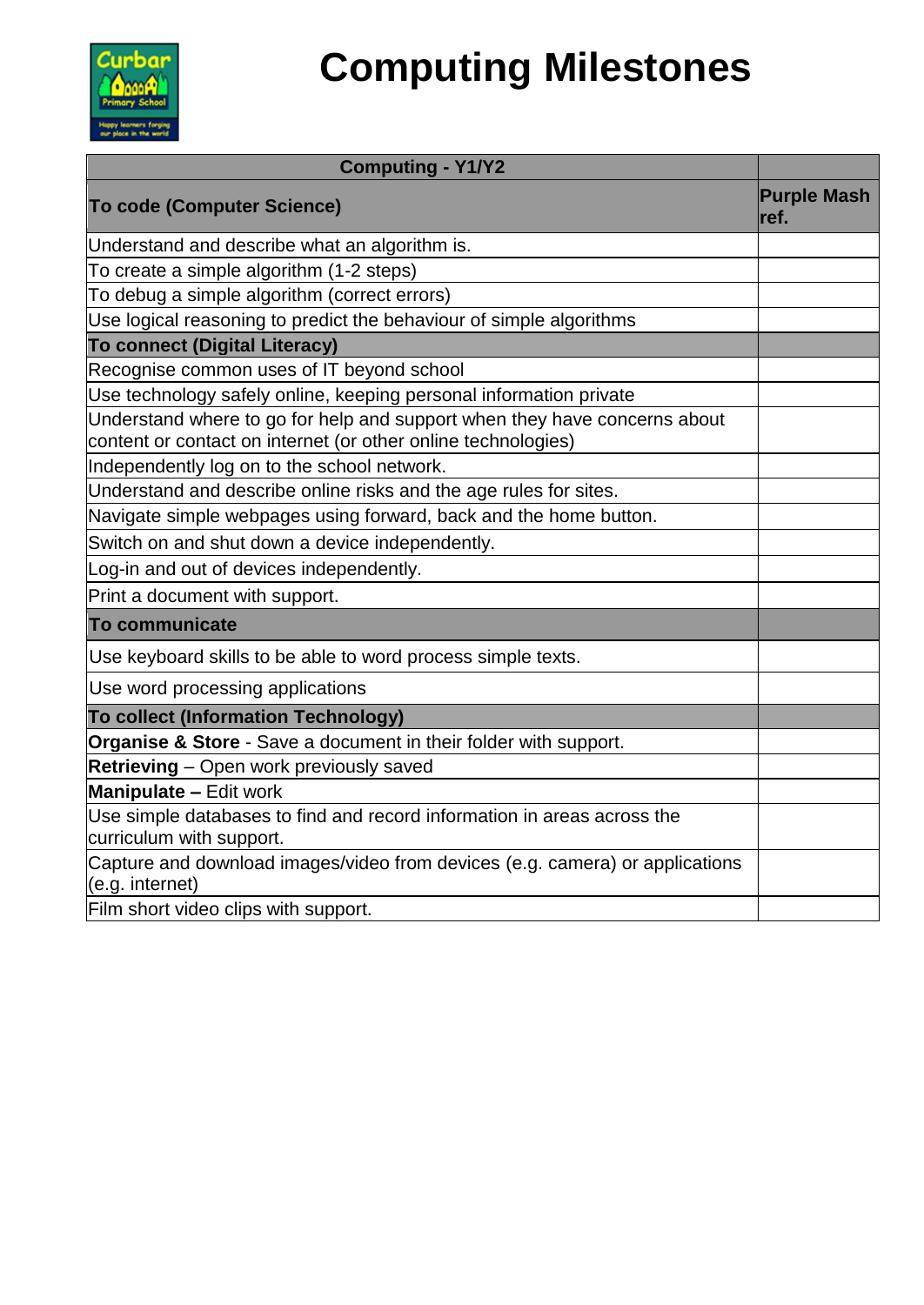## **Computing – Y3/Y4**

#### **To code**

Design and write programs that accomplish specific goals including controlling or simulating physical systems

De-bug simple algorithms by using logical reasoning

Use sequence, selection and repetition in programs

Work with variables and various forms of input and output

Use specified number of steps to travel, direction, turns & screen coordinates to control movement

#### **To connect**

Understand the function, features and layout of a search engine.

Use search technologies effectively, locating relevant information and understanding how results are ranked.

Use technology safely and respectfully.

To know how to report concerns about online content.

Explain the need to stay safe when communicating online and understand the risks.

To know that comments made online can be hurtful or offensive and are the same as bullying. Understand and describe the term 'copyright'.

**To communicate**

Understand computer networks, including the internet

Recognise and name main components of computer hardware

Understand how networks can provide multiple services (E.g. the web; opportunities for communication and collaboration; online baking/shopping.)

To use word processing skills including bullets/numbering, text boxes, ctrl key, fonts, upper/lower cases.

## **To collect**

To begin to devise and construct databases

Make and explore branching databases.

Input data into aa data base; generating graphs and charts.

To begin to devise and construct spreadsheets